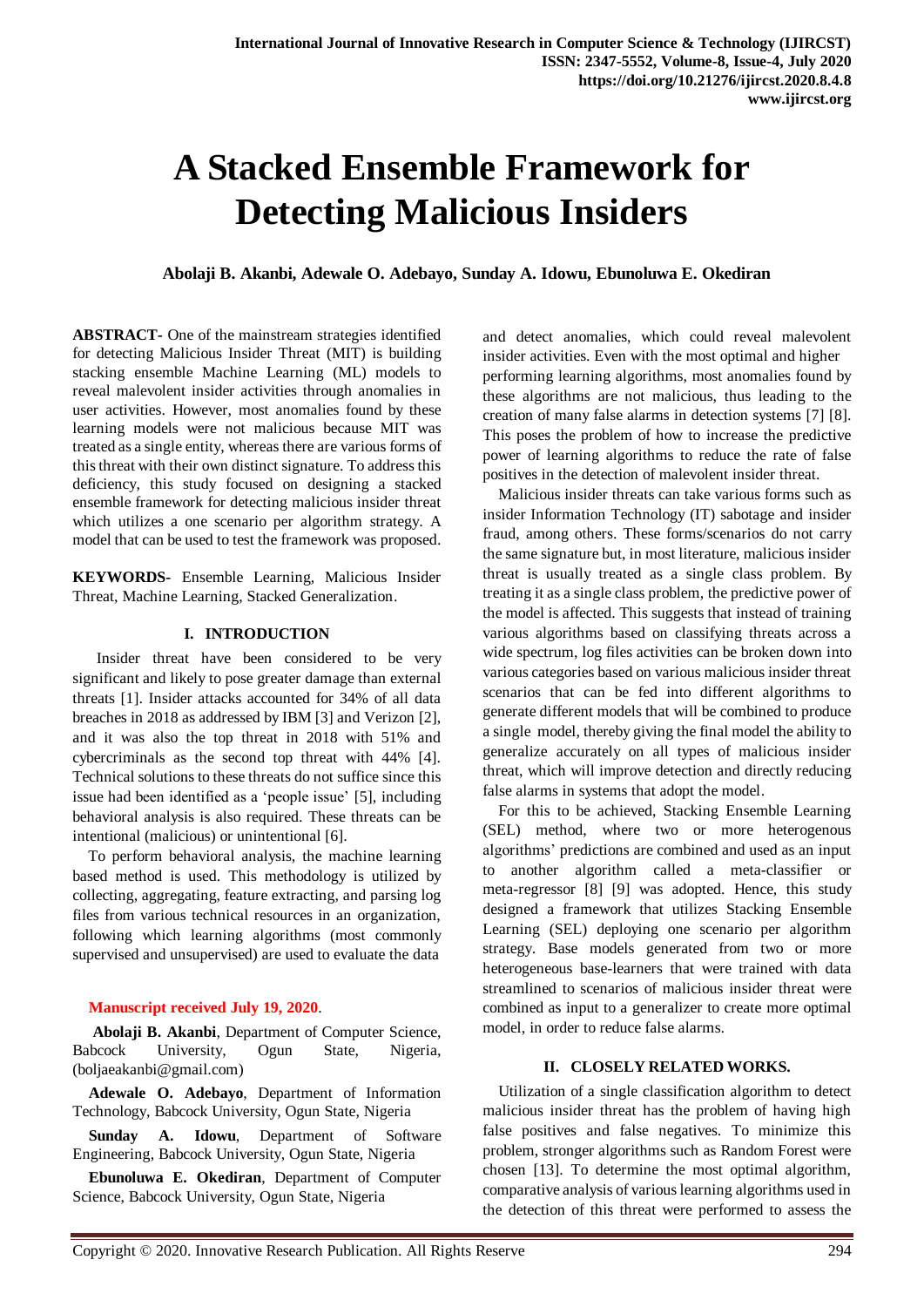speed, accuracy, complexity and detection rate of such algorithms [14]. Based on the 'No Free Lunch' theorem that states that no one model works best for every problem, the comparative analysis done were not as impactful because various algorithms have the ability to perform better in certain circumstances. Even with the most optimal and higher performing models, most anomalies found were not malicious which led to the creation of many false alarms in systems that adopt such algorithms. To improve on this, models or systems which utilizes a single high performing algorithm with an authentication module applied, such as fingerprint or facial recognition were developed. This was also not as impactful on reducing false positives because the main problem is how to improve the predictive power of these detection algorithms.

To solve this deficiency, ensemble methods were utilized. To this effect, a framework that uses the stacking ensemble method for detecting malicious insider threat using Principal Component Analysis PCA and Regression Analysis (RA) to detect variance in user behavior was proposed [9]. Another framework for detecting anomaly in users' activities in an organization by using an ensemble of Negative Selection Algorithms to classify these activities into normal or malicious classes was also proposed [10]. The system was able to classify the input data with an accuracy of 89.00 and Area Under the Curve (AUC) value of 86.34%. Based on the result, there is an improvement in the detection rate, but it can still be further improved.

Treating malicious insider threat as a single class problem can lead to many forms of the threat with distinct signatures being undetected, necessitating the need for methods to train algorithms properly on all the forms to further reduce the rate of false positive and false negatives. Based on the experimental result of Junhong et al. [8], their proposed framework of an ensemble of anomaly detection algorithms was able to detect malicious activity in imbalanced data (more non-malicious and very less malicious) based on a leaker scenario.

#### **III. METHODOLOGY**

#### *A. Model Design*

In the existing system shown in fig 1, all essential logs are combined and passed through the data pre-processing stage before the combined logs are then used to train the selected algorithms. After the algorithms have been trained and tested, the decision maker will categorize users into normal or malicious category. By combining the logs and selecting the features on the combined logs, malicious insider threat is being treated as a single entity, which will lead to the system having the inability to detect all forms of malicious insider threat, therefore having the risk of some threats going undetected. To further improve on this work, the researcher designed a framework that categorizes the logs based on the signatures of the various types of malicious insider threat known, so as to give the system an improved ability to detect all forms of malicious threat, which will further reduce false alarms when adopted.

To properly test this idea, the stacking ensemble method was utilized. This method provides the possibility of different algorithms to be trained on different training data that has being streamlined and categorized based on various scenarios or forms of malicious insider threat to improve the detection of this threat. Succeeding sections present the necessary steps taken to properly implement the model.

## *B. Data Description and Preprocessing*

The publicly available Computer Emergency Response Team (CERT) insider threat test dataset from the Software Engineering Institute of Carnegie Mellon University (CMU)'s insider threat repository was obtained for this research. This dataset consists of benign synthetic data gotten from malicious insider threats.

For data preprocessing, feature selection was done. Features related to each scenario was selected from each subset of the training dataset based on Elmrabit, Yang, and Yang [11] overview of various basic characteristics of malicious insider threats. Two main problems may occur when features are not selected properly: Curse of dimensionality and overfitting of model.

## *C. Stacking Ensemble Method*

For stacking ensemble method, the chosen base-learners must be heterogeneous, the more diverse the classifiers the better the result. To model a stacker, the following was done:

- Data was split into ratio 80:20. 80% for training data and 20% for testing data.
- Bootstrap Sampling was used to create subset of the training data.
- For each training set, the features were finetuned to fit the scenario respective algorithms have been chosen to model.
- K-fold cross validation was used to tune the model.
- Result of the k-test fold for each model was stacked to form an input for the meta learner for training.
- The stacked model was then tested with the 20% testing dataset.
- The stacked model was evaluated by comparing the performance of the base-models with the performance of the stacked model

## *D. Pseudo Code for Stacking Ensemble Method*

#### **Input:**

Data set D = { $(X_1, Y_1)$ ,  $(X_2, Y_2)$ ,  $(X_3, Y_3)$ , ...,  $(X_n, Y_n)$ }; Subset the data D to training Dt and testing Ds Tier-1 Level Learning Algorithms  $C_1, C_2, C_3, ..., C_z$ ; Tier-2 Level Learning Algorithms C\*; **Process:** 

## **Training:**

Apply K-fold cross validation on Dt to give D-k and Dk for training and tuning the base-learners  $(C_1, C_2, C_3, \ldots,$  $C<sub>z</sub>$ ) respectively

- Train  $C_1, C_2, C_3, ..., C_z$  on  $D_{-k}$
- Tune  $C_1, C_2, C_3, ..., C_z$  on  $D_k$
- Test C1, C2, C3, ..., Cz on Ds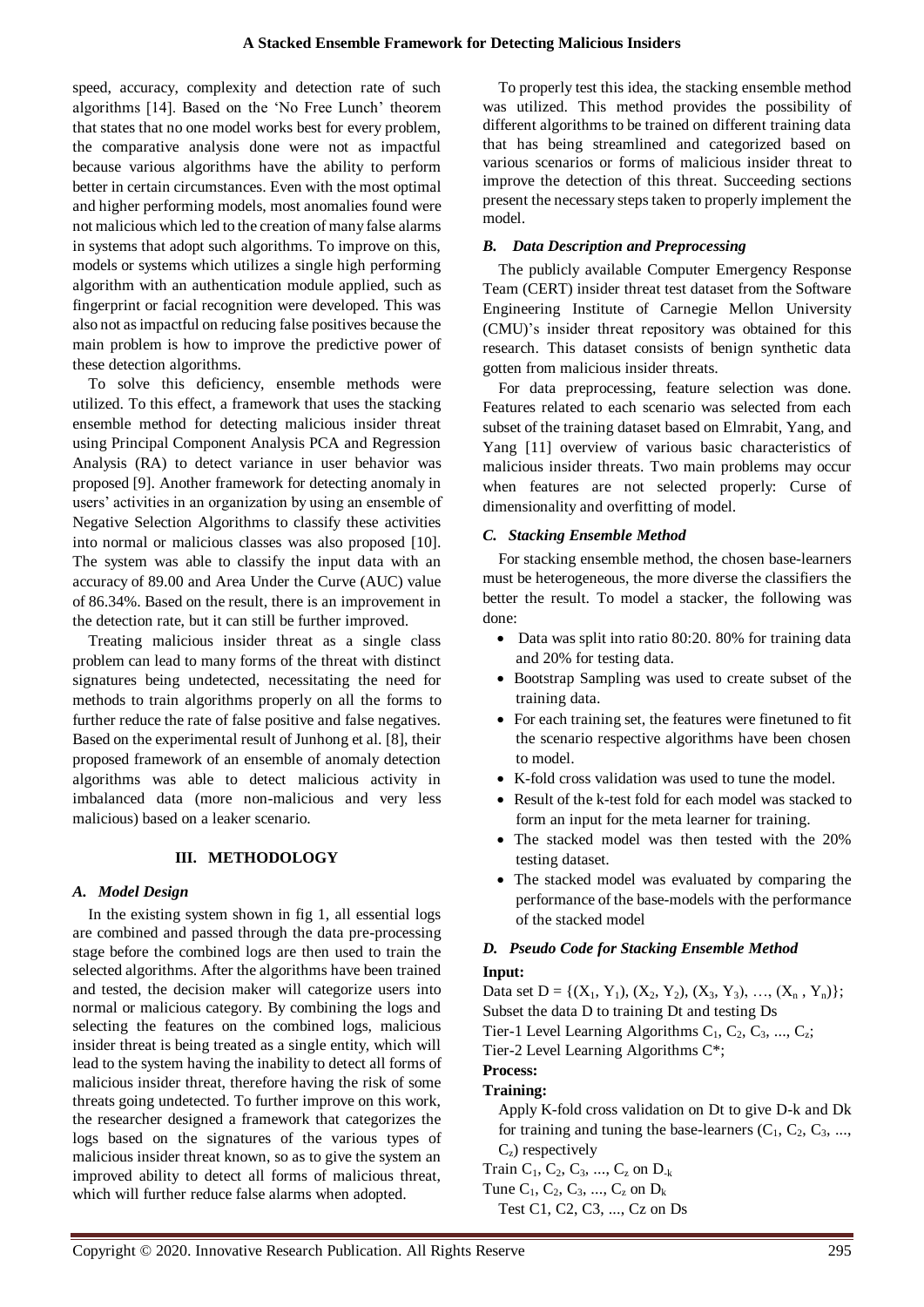Build a new data set  $D^*$  that contains yn in addition to the base-learners 'outputs

Train the meta-Classifier  $C^*$  on the new data set  $D^*$ Testing:

Bring a new data set D\*\*

Test/Predict D\*\* on the base-learners

Join D\*\* with the predicted classes

Test/Predict D\*\* on the meta-learner

The final predicted output is the correct class for  $D^{**}$ 

End



Fig 1: Existing Model [10]

#### **IV. DESIGNED FRAMEWORK**

Unlike the existing system shown in fig 1, where all the log files are combined, the designed framework takes into account the different signature of various malicious insider threat scenario to break down the log files and feed them into different algorithms. The models generated are combined by a meta-classifier to generate a model, which can detect all forms of malicious threat, thereby leading to a reduction in insider false alarms in systems that adopt the model. Fig 2 depicts the designed framework.



CA: Classification Algorithm

Fig 2: Designed Framework

## **V. PROPOSED MODEL**

To test the designed framework, a stack ensemble model was proposed. Based on the proposed model presented in fig 3, the base-learners and the stacker were trained on the same data. In order to tune the "Level 1" classifiers, k-fold validation was used to select some set of hyperparameters. Then the base-learners was fit on the train fold and predict on the test fold. Predictions on each of the test fold became the new fold for the stacker. Then, training and testing set was created using the new folds for the stacker

In simple details, the first phase of the ensemble is to create 'Level 1', which is by training the base classifiers. The second step is feeding the outputs of the "Level 1" to train the meta-classifier in "Level 2". Three classification learning algorithms, K-Nearest Neighbor, Support-Random Forest and Artificial Neural Network, will be used on the dataset D while XGBoost Classifier which has been established as a suitable algorithm for predicting rare events is the meta-classifier that was used to make prediction based on the combination of the output of these algorithms.

These algorithms were selected because they have been used by various researchers to detect malicious insider threat and they have been established as high performing detection classification algorithms. For stacking ensemble, the base-learners must be heterogeneous, the more diverse the classifiers the better the result. These chosen classifiers are from different classification families and provides different models.

To evaluate the model, the performance of the base-learners and the meta-learner was compared based on the chosen evaluation metrics.



Fig 3: Proposed Model

# **VI. EVALUATION METRICS**

#### *A.. Accuracy*

This is a measure of the correctly classified (correctly selected; true positive and correctly rejected; true negative)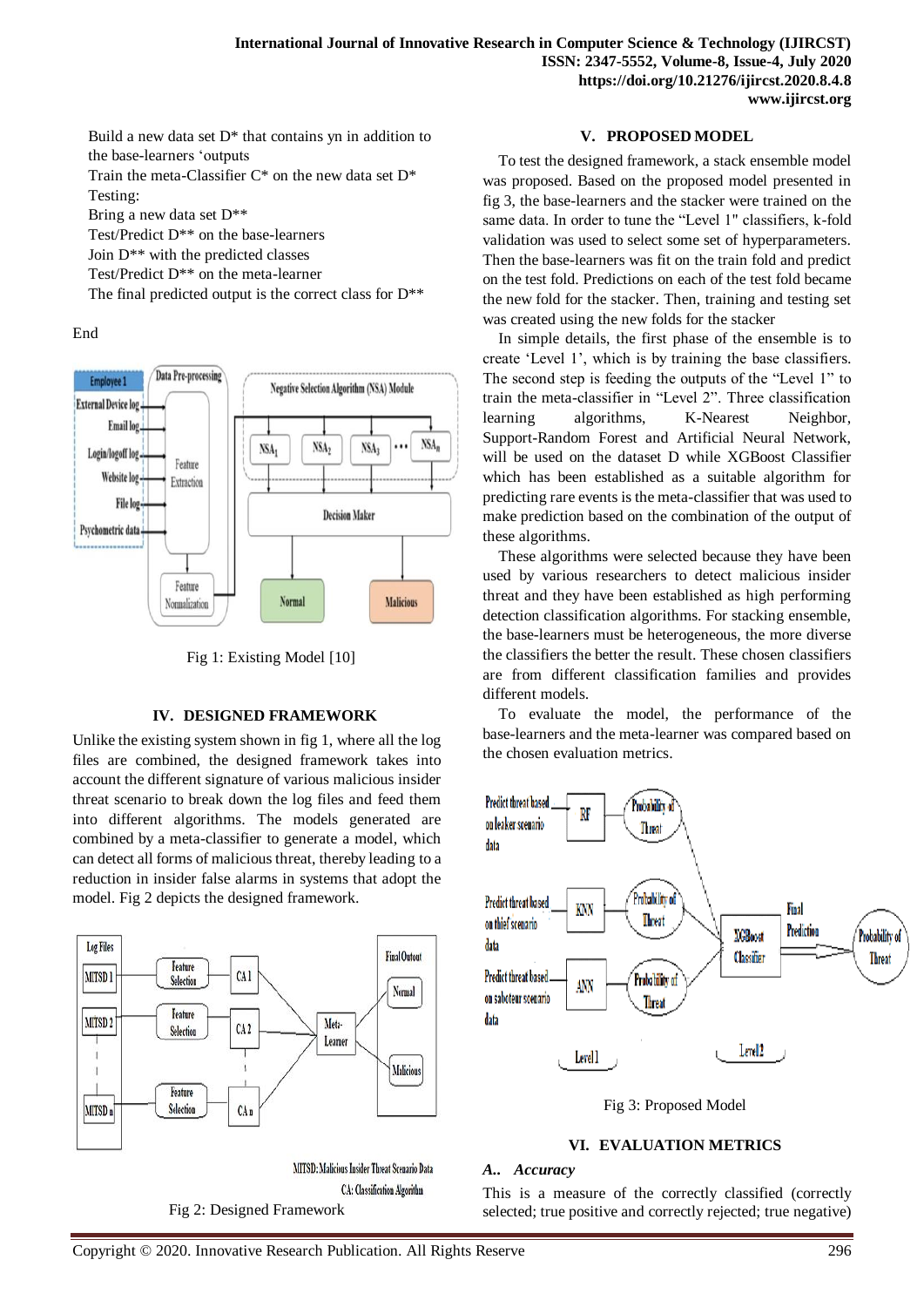classes compared to the total classified sample size and it is calculated as can be seen in the below equation:

 $Accuracy = True Positive + True Negative$ True Positive + True Negative + False Positive +False Negative

# *B.Sensitivity*

This is the ability of the algorithm to detect the positive classes correctly. In this case, the ability of the machine learning algorithms to detect the malicious threat correctly. This represented by the equation below:

Sensitivity = True Positive True Positive + False Negative

# *C. Specificity*

This is the ability of the algorithm to detect the negative classes correctly. In this case, the ability of the machine learning classification algorithms to detect the non-malicious threat correctly. This represented by the equation below:

Specificity = True Negative True Negative + False Positive

# *D. Area under the Curve (AUC)*

*AUC* is a representation plot of the true positive rate vs the false positive rate. This curve shows the sensitivity and specificity tradeoff.

# **VII. EXPECTED OUTCOME**

Using the publicly available CERT insider threat test dataset acquired from the Software Engineering Institute of CMU's insider threat repository, the base-learner classifiers such as K-Nearest Neighbor, Artificial Neural Network and Random Forest will be trained on a bootstrapped sampled of each scenario dataset with k-fold cross validation. The prediction of these classifiers will then be combined as an input for the meta-classifier, XGBoost classifier, to produce a single more accurate predictive model to improve accuracy of malicious insider threat detection. The stacked model will be created and tested on RapidMiner version 9.3.

The evaluation of the model will be done by comparing the predictive performance of the non-stacked models with the new stacked model based on the following evaluation metrics: Accuracy, Sensitivity, Specificity, Area under the Curve (AUC). Then, the findings form the evaluation will help to deduce whether the model generated by the meta-classifier will be able to detect malicious insider threat correctly and greatly reduce false alarms in insider threat detection systems when adopted.

## **VIII. CONCLUSION AND RECOMMENDATION**

This study fills the gap existing literatures by proposing a stacked ensemble model based on different scenarios of malicious insider threat that will be able to accurately classify insiders in order to reduce false alarm. Not treating malicious insider threat as a single problem, and focusing on the different signatures of each scenario will greatly improve accuracy and reduce false alarms. This will benefit many researchers in insider threat mitigation community and in a long run can be adopted by security companies or IT departments of organization to improve their security systems

# **REFERENCES**

[1] P. A. Legg, "Visualizing the insider threat: Challenges and tools for identifying malicious user activity," in Proceedings of the 2015 IEEE Symposium on Visualization for Cyber Security, Chicago, IL, USA, 2015.

[2] Verizon, "2019 Data Breach Investigations Report," Verizon, United States of America, 2019.

[3] IBM, "IBM X-Force Threat Intelligence Index," 2018. [Online]. Available: https://www.ibm.com/security/data-breach/threat-intellige nce

[4] Thales Security, " Thales Data Threat Report," 2018. [Online]. Available: http://go.thalesesecurity.com/rs/480-LWA-970/image/201 8-data-threatreport-global-edition-ar.pdf

[5] A. E. Abdallah and I. A. Gheyas, "Detection and prediction of insider threats to cyber security: a systematic literature review and meta-analysis," Big Data Analytics, 2016.

[6] S. E. Adewumi, C. K. Ayo and T. O. Oladimeji, "Review on Insider Threat Techniques," in Journal of Physics: Confernce Series, 2019.

[7] S. J. Berdal, A holistic approach to insider threat detection, Doctoral thesis, University of Oslo, 2018.

[8] K. Haedong, K. Junhong, P. Minsik, K. Pilsung and C. Suhyoun, "Insider Threat Detection Based on User Behavior Modelling and Anomaly Detection Algorithms," Journal of Applied Sciences, pp. 1-5, 2019.

[9] A. Kondaveeti, "Insider Threat Detection: Detecting variance in user behavior using an ensemble approach," 2017. [Online]. Available: https://content.pivotal.io/blog/insider-threat-detection-dete cting-variance-in-user-behavior-using-an-ensemble-appro ach.

[10] O. Igbe and T. Saadawi, "Insider Threat Detection using an Artificial Immune System Algorithm," IEEE, pp. 10-19, 2018.

[11] N. Elmrabit, S.-H. Yang and L. Yang, "Insider Threats in Information Security," in 21st International Conference on Automation and Computing (ICAC), 2015.

[12] A. N. Erekat, An Ensemble Learning Approach for Surgery Cancellation Prediction for Efficient Operating Room Planning, New York: ProQuest LLC, 2017.

[13] E. B. M. Bashier, M. B. Khan and M. Mohammed, "Machine Learning: Algorithms and application," in Machine Learning: Algorithms and application, Boca Raton, CRC Press, 2016, pp. 2-16.